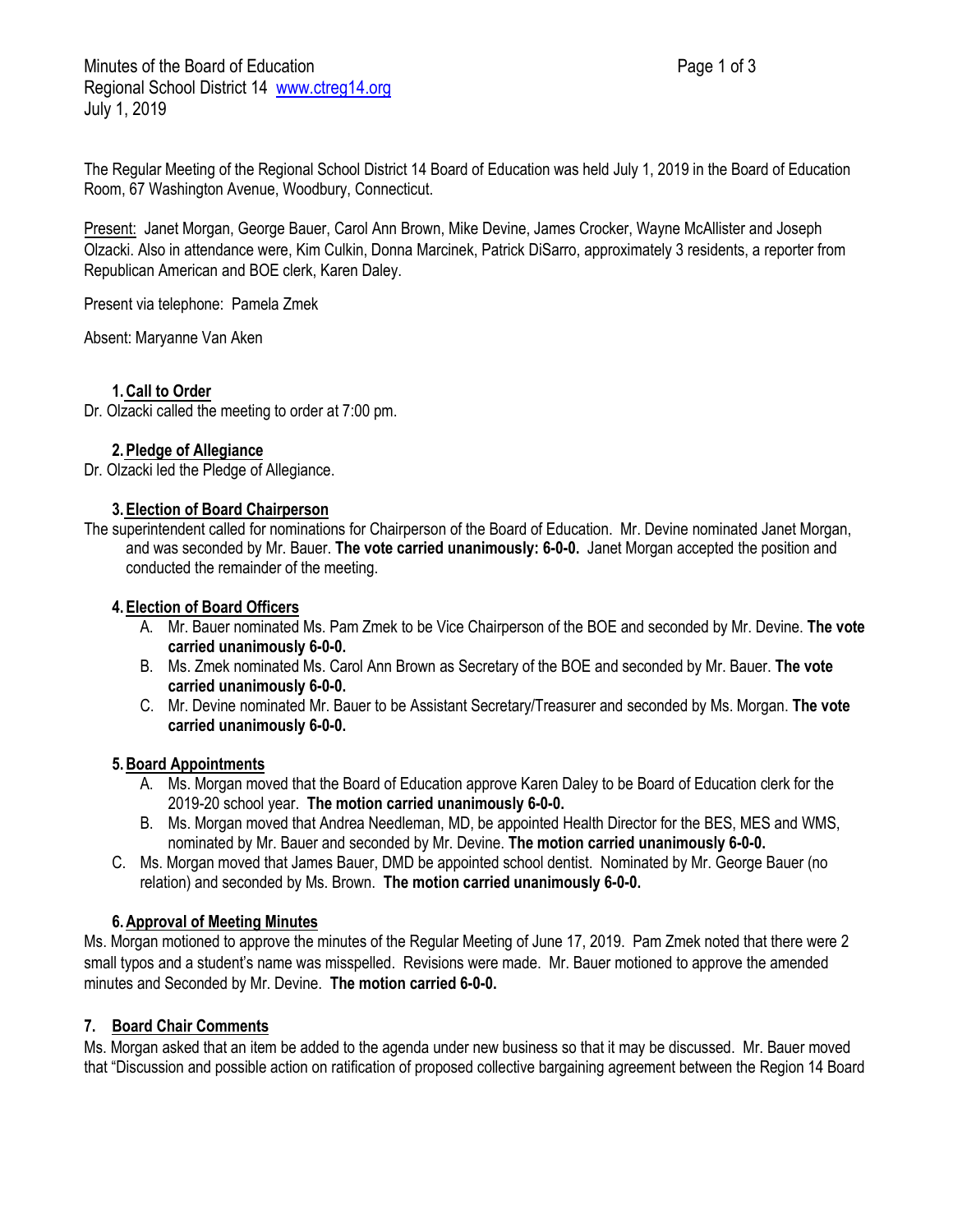of Education and the Nonnewaug Instructional Support Union (possible executive session for discussion only)" be added to the agenda. Seconded by Mr. Devine. **The motion carried unanimously 6-0-0.**

Ms. Morgan invited Dr. Olzacki to share any updates from the Superintendent's Office.

Dr. Olzacki reported that Holly Wrenn has accepted the position of Interim Principal of Mitchell Elementary School until the Principal position can be filled. The committee will meet after the July  $4<sup>th</sup>$  holiday.

Curriculum writing is going on at the high school and the middle school. Ms. Luby is working to finish up the science, history, and PE curriculum for NHS and the science curriculum at the WMS. This should be completed by the middle of the month.

Adjusted summer hours at the Board are 7:30 am – 4:15 pm Monday through Thursday. The offices will be closed on Fridays. After speaking with Eversouce it was determined that this could be a substantial cost savings on lights and A/C as well as being a benefit to the employees.

Dr. Olzacki brought to the Board that he would like to open up the Teaching and Learning Coach, Director or Coordinator to applicants that have an 092 certification as well as those who do not. He believes that the 092 may be limiting the applicant pool. The 092 is a certification from the state that allows a person to evaluate teachers and staff. Dr. Olzacki would like to find an applicant who is passionate about curriculum and if they do not yet have an 092 certification he would like the option to hire them on as a Teaching and Learning Coordinator and allow them to work toward their 092 certification after they are already in place in the district. The last Teaching and Learning Director was not responsible for staff evaluations which is what having the 092 certification allows. Ms. Brown was in agreement with this approach. Dr. Olzacki had placed calls to various districts to see what their requirements were for a Teaching and Learning Director/Coordinator and found that some districts do require the 092 and others do not. Mr. Crocker is in support of this idea and believes that it makes sense that the person who is responsible for evaluating a teacher would be the administrator who works with them each day, being the building principal or assistant principal and that this Teaching and Learning Director/Coordinator would not be responsible for staff evaluations. Mr. Bauer supports the idea and feels like the curriculum is already there based on all the work the Dr. Rafferty had done, what is needed now is someone to work with the teachers to implement the curriculum. Mr. Bauer feels that what is desired from this position doesn't need the evaluation piece and that it is important to make sure that the chosen candidate has experience K-12. Ms. Zmek asked for clarification on whether or not this person would be responsible for Professional Development as well. Dr. Olzacki confirmed that yes, this position would also coordinate the Professional Development to make sure that what is being done is cohesive and is of the greatest benefit to all staff as the students move through the school system. Dr. Olzacki envisions that more Professional Development could be done in district rather than teachers going out for it. Ms. Brown discussed that there will be a wait period to see if the curriculum is resulting in the desired improvements. She would like to see someone in the position who is out there, working with the teachers, in the classroom on a daily basis helping them implement the curriculum. Ms. Zmek asked for an update of where we are in the process of implementation. Dr. Olzacki reports that all the guides are done and are with the teacher coaches but it is important the we have someone in place who is excited about the curriculum and is out there in the schools cheerleading for the curriculum. Mr. Devine would like to be sure that the position title is structured as to reflect that it is a district wide job that will be coordinating with all of the schools in district. He would also like whoever is selected to have a long term plan for professional development that goes years out with a plan of where the staff is now, what the goal is and how to get there, not just a short term goal. Mr. Devine would like to see the Board come up with a framework of the must haves for the chosen candidate. Mr. Crocker would like to hear from the teachers on how they feel the curriculum that Dr. Rafferty has created works in the classroom. This Teaching and Learning position will be the person who can be in the schools and help with the communication back and forth between the teachers, administrators and the Board. Ms. Morgan would like all members do send to Dr. Olzacki what they would like to see from the person in this position.